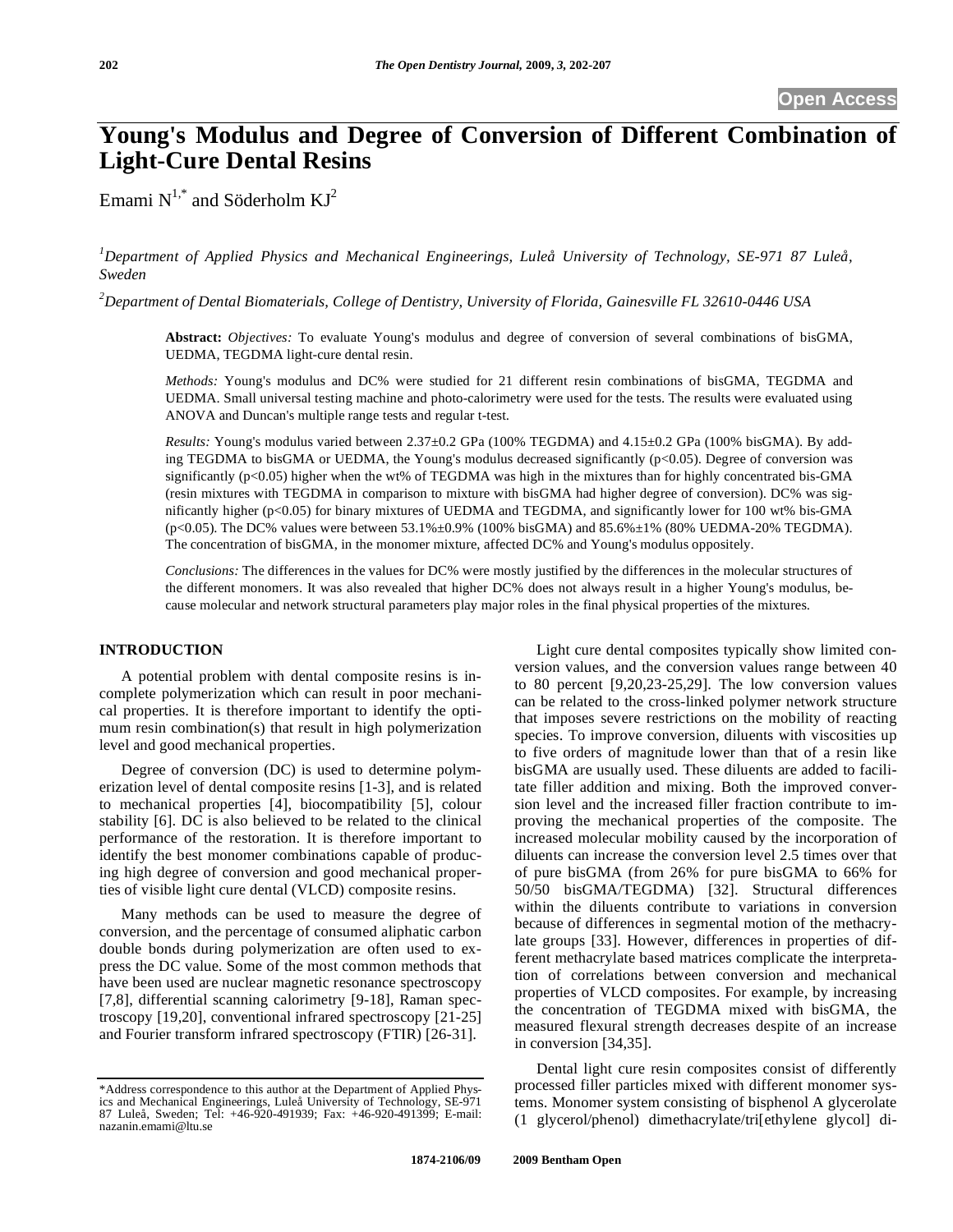| <b>Material</b>                                                 | <b>Abbreviation</b> | Source                                                               | Batch, No.       |
|-----------------------------------------------------------------|---------------------|----------------------------------------------------------------------|------------------|
| Bisphenol A glycerolate (1 glycerol/phenol) di-<br>methacrylate | bisGMA              | Aldrich Chemical Company, Inc.                                       | 06703DO          |
| Diurethane dimethacrylate, mixture of isomers                   | <b>UEDMA</b>        | Milwaukee WI 53233, USA                                              | 12319TG          |
| Tri(ethylene glycol) dimethacrylate, 95%                        | <b>TEGDMA</b>       |                                                                      | 07908DO-081      |
| Camphorquinone                                                  | CQ                  | Sigma-Aldrich Chemie GmbH<br>Riederstr. 2, D-89555 Stenheim- Germany | 12.489-3         |
| 2(Dimethyllamino)ethylmethacrylate, 98%                         | <b>DMAEMA</b>       |                                                                      | <b>BO05923KU</b> |

#### **Table 1. Materials Used in the Study**

methacrylate (bisGMA/TEGDMA), 50:50 by weight, has been used in some products. The high viscosity of bisGMA slows down filler sedimentation in the composite and gives the material a firmer touch. A drawback with the high viscosity, though, is that it makes filler incorporation more cumbersome. In addition, the structure of the bisGMA molecules makes the molecule stiff, which decreases the conversion level of the monomer as the bisGMA content increases. To decrease monomer viscosity, facilitate filler incorporation and enhance degree of conversion, a diluting monomer such as TEGDMA is added. A shortcoming with adding TEG-DMA is that the shorter molecule and its higher conversion level increase the polymerisation shrinkage of the matrix. Because of the lower viscosity, though, the increased shrinkage can to some extent be compensated by increased filler incorporation. However, to decrease shrinkage, and still retain good conversion, some manufacturers add UEDMA to the bisGMA/TEGDMA mixture. UEDMA is a more flexible molecule than the bisGMA molecule and cures more efficiently than bisGMA. It also has lower viscosity than bis-GMA, making filler incorporation easier. However, despite these advantages, UEDMA has not been able to replace bis-GMA completely. The reason is that UEDMA based resins do not have the same handling characteristics as a matching bisGMA system.

Because of the importance of identifying a monomer mixture with low viscosity and low shrinkage but also high conversion, we need to identify the bisGMA:UEDMA: TEGDMA combination that produces the superior matrix material in terms of high conversion levels and high stiffness within acceptable viscosity ranges. Therefore, the objective with this study was to evaluate Young´s modulus and degree of conversion of several combinations of light-cure dental resins e.g., bisGMA, UEDMA, TEGDMA.

#### **MATERIALS AND METHODS**

*Material groups:* In Table **1** materials used in this study are shown. To make the resin matrices light curable, photo initiator (camphorquinone 0.35 wt%) and coinitiator (dimethylaminoethylmethacrylate (DMAEMA) 0.7 wt%) were added to the monomer mixtures. Twenty-one different resin combinations from the tertiary bisGMA:TEGDMA:UEDMA system were prepared (the weight % of monomers in different mixtures are shown in Tables **2** and **3**)*.*

*Tensile test specimens:* For the tensile test, 6 specimens per resin formulation were prepared.

To ease the handling of the prepared mixtures, all 21 formulations were preheated at 37 °C for

30 min before they were carefully poured into Teflon mould to produce samples 50 mm long, 8 mm wide and 1 mm thick. Once the mould had been filled and covered with Mylar sheets, a weight was placed on the covered mould to compress the liquid and secure proper shape and thickness. The weigh was then removed after 15 s and specimen was cured with Osram Dulux laboratory curing (manufactured in Italy) unit with 30 mW/cm<sup>2</sup> for 10 min. After the specimens had been removed form the mould their sides were polished flat under water with a SiC sand paper (P 600). Specimens made in this way were then stored in darkness for 24 before they were tested.

*Tensile testing procedure:* Strain gauges (Student gauge type CEA-06-240UZ-120; Measurements Group, Inc., Raleigh, NC, USA) were attached to the specimens at least 24 hours before the test was conducted. Minimat (Model MM11-04, Thermal Sciences, Loughborough, England) was used for Young's modulus measurement and the specimens were tested in tension at a strain rate of 1% per min. The elastic modulus of each specimen was calculated by measuring the slope of the stress-strain curve between 0.05 and 0.25% of strain.

*Degree of conversion:* The percentage of aliphatic carbon double bonds reacting during polymerization of the matrix resins were used to measure the degree of conversion. Photocalorimetry (photo-DSC) was used for these measurements. Photo-DSC is based on isothermal differential scanning calorimetry (DSC), which measures the amount of heat released during polymerization. Some of the recorded heat generated during photo-DSC measurement is heat released by the light curing source. The heat generated by the light source is subtracted from the total heat being released during curing, and the resulting heat represents the amount of heat released during curing. By using the energy value released by one mole aliphatic bonds during curing, one can calculate how many percentages of the aliphatic bonds have participated in the polymerization reaction [36].

In isothermal methods, the rate of heat evolution and the reaction rate are recorded as a function of irradiation time. The rate of polymerization  $(R_p)$ , i.e. the rate of monomer conversion is given by:

$$
R_p = -\frac{d[M]}{dt} = \frac{dH}{dt} * \frac{1}{V\Delta H_0}
$$
 (1)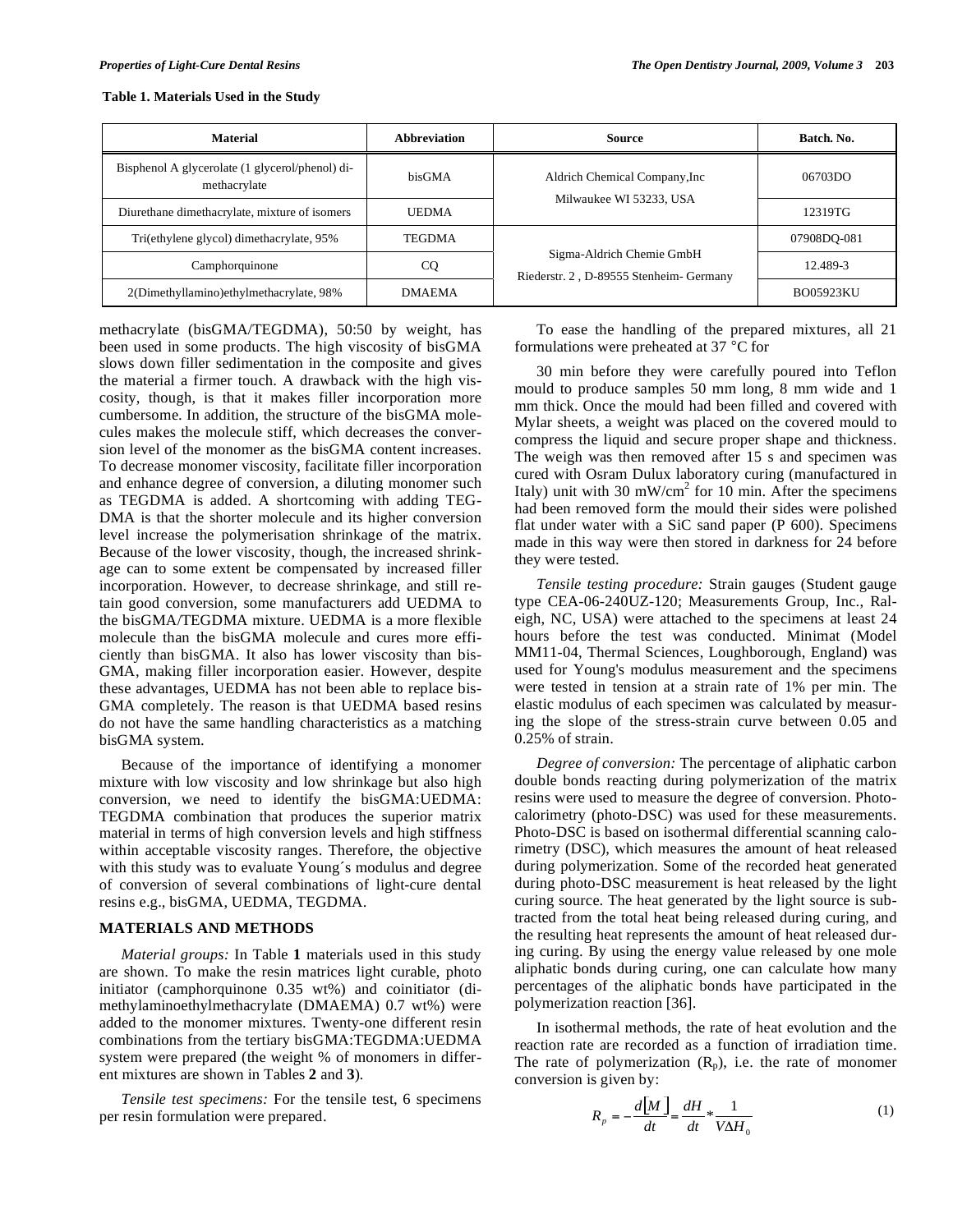| Mixture (No.)    | bisGMA (% wt)    | UEDMA (% wt)     | TEGDMA (% wt)    | E-modulus (GPa) | <b>Waller Grouping</b>        |
|------------------|------------------|------------------|------------------|-----------------|-------------------------------|
| $\mathbf{1}$     | $100\,$          | $\boldsymbol{0}$ | $\boldsymbol{0}$ | $4.1 \pm 0.5$   | $\mathbf{A}$                  |
| 2                | $\boldsymbol{0}$ | 100              | $\mathbf{0}$     | $3.1 \pm 0.2$   | <b>DEFGH</b>                  |
| $\mathfrak{Z}$   | $\boldsymbol{0}$ | $\mathbf{0}$     | 100              | $2.4 \pm 0.3$   | $\rm I$                       |
| $\overline{4}$   | $80\,$           | 20               | $\boldsymbol{0}$ | $3.2 \pm 0.6$   | $\sf CDEFG$                   |
| $\sqrt{5}$       | 60               | $40\,$           | $\boldsymbol{0}$ | $2.9 + 0.6$     | $_{\rm FGHI}$                 |
| $\sqrt{6}$       | 40               | 60               | $\boldsymbol{0}$ | $3.1 \pm 0.6$   | <b>DEFG</b>                   |
| $\boldsymbol{7}$ | $20\,$           | $80\,$           | $\boldsymbol{0}$ | $3.6 \pm 0.9$   | ${\bf ABCD}$                  |
| $\,$ 8 $\,$      | $\boldsymbol{0}$ | $20\,$           | $80\,$           | $2.5 \pm 0.5$   | $\rm HI$                      |
| $\overline{9}$   | $\boldsymbol{0}$ | 40               | 60               | $2.4 \pm 0.4$   | $\rm I$                       |
| 10               | $\boldsymbol{0}$ | 60               | 40               | $2.4 \pm 0.3$   | $\bf I$                       |
| 11               | $\boldsymbol{0}$ | 80               | 20               | $2.8 + 0.4$     | <b>HIG</b>                    |
| 12               | $80\,$           | $\mathbf{0}$     | 20               | $4.2 \pm 0.8$   | $\boldsymbol{\mathsf{A}}$     |
| 13               | 60               | $\boldsymbol{0}$ | 40               | $3.4 \pm 0.7$   | <b>BCDEF</b>                  |
| 14               | 40               | $\boldsymbol{0}$ | 60               | $3.2 \pm 0.6$   | <b>DEFG</b>                   |
| 15               | $20\,$           | $\boldsymbol{0}$ | $80\,$           | $3\pm0.3$       | <b>EFGHI</b>                  |
| 16               | 20               | $20\,$           | 60               | $3.3 \pm 0.6$   | $\sf CDEFG$                   |
| 17               | 40               | $20\,$           | $40\,$           | $3.8{\pm}0.6$   | $\mathbf A\mathbf B\mathbf C$ |
| 18               | 60               | 20               | 20               | $3.8 + 0.8$     | $\mathbf{A}\mathbf{B}$        |
| 19               | 20               | 40               | 40               | $3.5 \pm 0.5$   | <b>BCDEF</b>                  |
| 20               | 40               | 40               | 20               | $3.5 \pm 0.6$   | <b>ABCDE</b>                  |
| 21               | 20               | 60               | 20               | $3.2 \pm 0.3$   | $\sf CDEFG$                   |

**Table 2. Young´s Modulus with Standard Deviation and Waller Grouping for All Mixtures (Shown Number is Mean Values of Six Measurements)** 

 $dH/dt$  is the ordinate of the curve (J/s),  $\Delta H_0$  is the molar heat of polymerization (J/mol)(based on the full conversion monomer), V is the total reaction volume (L), and [M] is the monomer concentration (mol/L). This equation ignores the heat produced by the decomposition of the photo-initiator and the termination reactions.

Assuming that the heat evolved in DSC measurement is proportional to the number of monomer moles reacted, the degree of monomer conversion  $(\alpha)$  as a function of time (t) can be calculated from:

$$
\alpha = \frac{\Delta H}{\Delta H_0} * 100\tag{2}
$$

*Statistical analysis:* The results were tested using ANOVA and Duncan's multiple range tests and regular ttest. All tests were performed at the p<0.05 level.

#### **RESULTS**

*Youngs modulus:* The moduli of elasticity values, measured 24 hours after the samples had been cured, are shown in Fig. (**1**). The standard deviation and Waller groupings are also shown in Table **2**. Statistical evaluation of the data revealed that the modulus of elasticity was significantly higher for pure bisGMA than pure TEGDMA and pure UEDMA. The statistical evaluation also revealed that different combination of three resins did not affect the modulus of the mixture significantly. As seen from Table **2**, Youngs' modulus values vary between 2.37 (for 100% TEGDMA) and 4.15GPa (for 100% bisGMA).

*Degree of conversion:* Fig. (**2**) shows degree of conversion values calculated for the cured 21 mixtures. The Waller groupings are also shown in that table. There were significant differences between degree of conversions of the pure resins ( $p<0.05$ ). Increased amounts of bisGMA always affected the degree of conversion adversely. Pure TEGDMA showed significantly higher degree of polymerization, as well faster polymerization rate. Values going from 53.1% (for 100% bisGMA) to 85.6% (for 80% UEDMA and 20% TEGDMA) of conversion are found. The higher the mixture contents of bisGMA, the lower the degree of conversion while higher concentrations of TEGDMA gave higher degree of conversion values. The presence of UEDMA played an intermediate role between the two monomers, giving usu-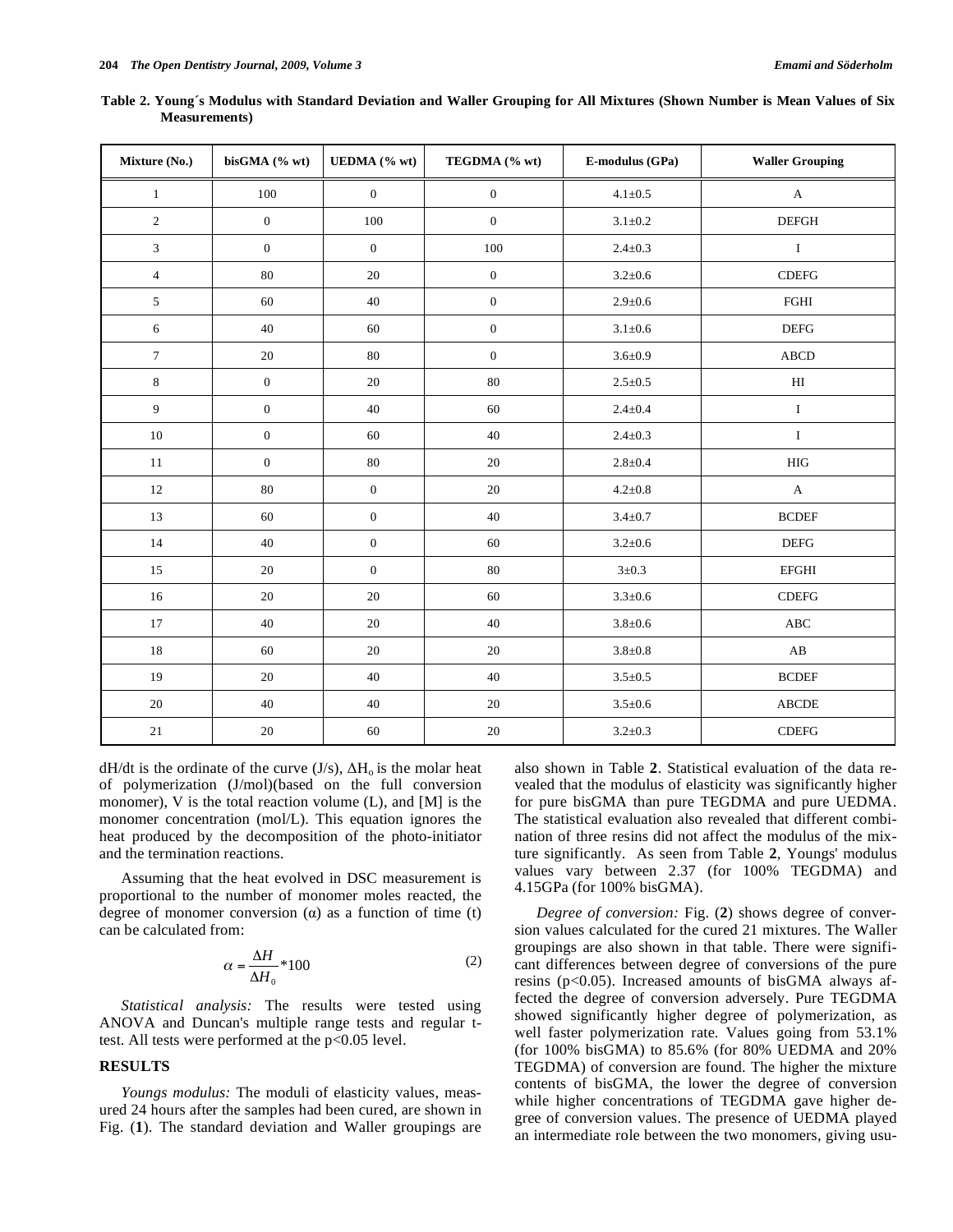| Mixture (No.)    | bisGMA (% wt)    | UEDMA (% wt)     | TEGDMA (% wt)    | DC(%)          | <b>Waller Grouping</b> |
|------------------|------------------|------------------|------------------|----------------|------------------------|
| $\mathbf{1}$     | 100              | $\mathbf{0}$     | $\mathbf{0}$     | $53.1 \pm 7$   | $\bf J$                |
| $\mathbf{2}$     | $\boldsymbol{0}$ | 100              | $\boldsymbol{0}$ | $74 + 3.8$     | $\rm{EFG}$             |
| $\mathfrak{Z}$   | $\boldsymbol{0}$ | $\boldsymbol{0}$ | 100              | $83.6 \pm 3.1$ | $\mathbf{A}\mathbf{B}$ |
| $\overline{4}$   | 80               | 20               | $\boldsymbol{0}$ | $62.2 \pm 5.9$ | $\bf I$                |
| $\sqrt{5}$       | 60               | 40               | $\boldsymbol{0}$ | $68.1 \pm 7.7$ | $\operatorname{GHI}$   |
| 6                | 40               | 60               | $\boldsymbol{0}$ | $70.4 + 4.2$   | $\rm FGH$              |
| $\boldsymbol{7}$ | $20\,$           | 80               | $\boldsymbol{0}$ | $78.9 \pm 2.9$ | <b>BCDE</b>            |
| $\,8\,$          | $\boldsymbol{0}$ | $20\,$           | $80\,$           | $82.9 + 4.3$   | $\rm ABC$              |
| $\overline{9}$   | $\boldsymbol{0}$ | 40               | 60               | $76.7 \pm 3.2$ | $\sf CDEF$             |
| $10\,$           | $\boldsymbol{0}$ | 60               | 40               | $85.5 \pm 2.3$ | $\mathbf A$            |
| $11\,$           | $\boldsymbol{0}$ | $80\,$           | $20\,$           | $85.6 \pm 7.1$ | $\mathbf A$            |
| $12\,$           | $80\,$           | $\boldsymbol{0}$ | 20               | $71.9 \pm 3.3$ | $\rm FGH$              |
| 13               | 60               | $\mathbf{0}$     | 40               | $78.3 \pm 5.3$ | <b>BCDE</b>            |
| 14               | 40               | $\boldsymbol{0}$ | 60               | $80.4\pm2.8$   | <b>ABCD</b>            |
| 15               | 20               | $\mathbf{0}$     | 80               | $80.4 \pm 8.1$ | <b>ABCD</b>            |
| $16\,$           | $20\,$           | 20               | 60               | $75.2 \pm 8.9$ | DEF                    |
| $17\,$           | 40               | 20               | 40               | $72.6 \pm 6.5$ | <b>EFGH</b>            |
| 18               | 60               | 20               | 20               | $67.4 + 9.8$   | H                      |
| 19               | $20\,$           | 40               | 40               | $82.1 \pm 5.8$ | $\rm ABC$              |
| $20\,$           | $40\,$           | 40               | $20\,$           | $75.2 \pm 8.7$ | DEF                    |
| $21\,$           | $20\,$           | 60               | $20\,$           | $76.7 + 4.9$   | $\sf CDEF$             |

**Table 3. Degree of Conversion with Standard Deviation and Waller Group for All Mixtures (Shown Number is Mean Values of Six Measurements)** 

ally degrees of conversion higher than the bisGMA and lower than the TEGDEMA.

# **DISCUSSION**

The structural features of the three monomer molecules can explain the modulus results. Of the three monomers, the bisGMA molecule has the least flexible molecular structure because of the two aromatic rings present along the backbone structure. In addition, the chains are also held together by hydrogen bonds formed between pendant OH groups. The molecular stiffness and the hydrogen bond formation are important factors to consider [34,37].

Both the UEDMA and the TEGDMA molecules are more flexible than the bisGMA molecule. The TEGDMA molecule is also significant shorter than bisGMA. Both the bis-GMA and the UEDMA molecules have hydrogen bonds, but the higher rigidity of the bisGMA molecule, caused by the presence of the two phenol rings, increases the likelihood of stable hydrogen bond formation of the bisGMA monomer when compared to the more flexible UEDMA molecule. The higher flexibility and ability of chain rotations of both TEG-DMA and UEDMA molecules and their lower tendencies of

forming stable hydrogen bonds should decrease the rigidity of such polymers. As shown in Fig. (**1**), the Young's modulus also increased as the concentration of the bisGMA increased in the monomers' mixtures [20].



Fig. (1). Graph showing the modulus values of the different material mixtures. The unit for the modulus is Gpa.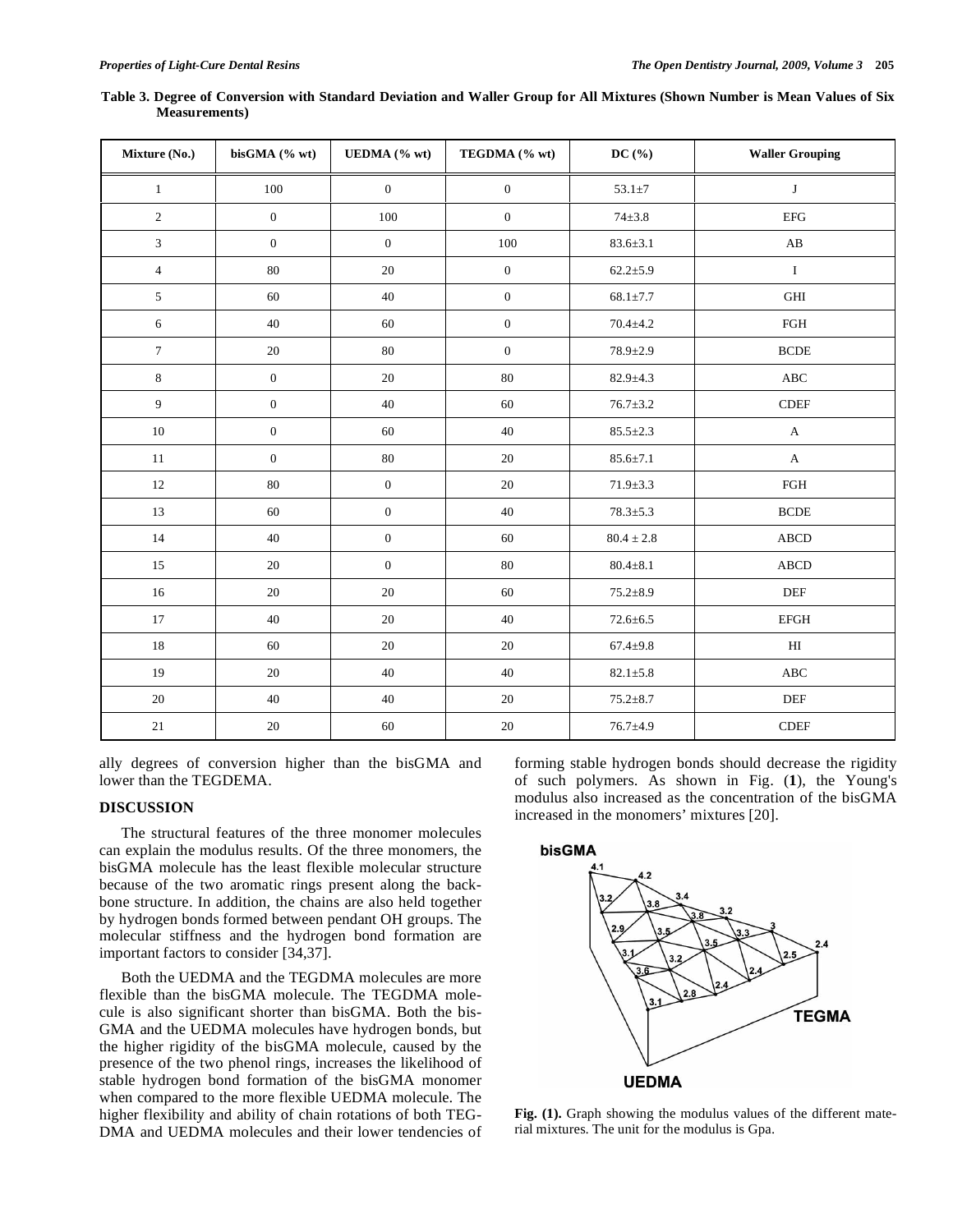The molecular differences discussed above should also facilitate diffusion of light initiator/co-initiator and increase chain rotations in TEGDMA and UEDMA monomer systems. As a consequence of the increased chain rotation ability, the chance that methylmethacrylate groups react with each other during polymerization should increase. By considering the molecular structures, TEGDMA would be the structure having the highest ability to rotate, move and polymerize and thereby also react easiest. As a consequence, increased TEGDMA should favor an increase in DC. These expectations are also supported by the results presented in Fig. (**2**) and Table **3**.



**Fig. (2).** Graph showing the conversion values for the different material mixtures. The conversion values numbers are shown as mean values with their standard deviations. The unit for the conversion level is % consumed (polymerized) methacrylate groups.

For higher concentrations of bisGMA, the strong impact of stiffness and hydrogen bond formation ability can explain why the modulus increases (Fig. **1**) despite a decrease in conversion (Fig. **2**). The low modulus value at higher concentration of TEGDMA may also be due to that block and/or random polymerization units of bisGMA/TEGDMA form. In such polymers, some of the TEGDMA may not be able to cross-link, because the longer bisGMA molecules keep the growing chains too far apart to allow cross-linkage with the shorter TEGDMA molecules. However, as such a copolymer forms, the bisGMA molecules will be separated from TEGDMA molecules, a separation that will decrease the contribution from hydrogen bond formation between bisGMA molecules. Under such a situation, the stiffness of the polymer should go down and reach a minimum.

Among the bisGMA/TEGDMA combinations, the modulus was highest at 100% bisGMA, and lowest at 100% TEGDMA, while the conversion level much lower for the 100% bisGMA than for 100% TEGDMA. In general, the results suggest that the degree of conversion values increased as the TEGDMA and UEDMA content increased while it decreased as the bisGMA content increased.

By comparing the DC values and the modulus values of the UEDMA/TEGDMA mixtures one can see that the mixtures with highest UEDMA values have high modulus and lower DC values. The higher modulus values can be related to the ability of the UEDMA molecules to form hydrogen bonds, while the increased flexibility of the TEGDMA molecules increases the conversion level.

The differences found between modulus and DC values seen for the rest of the bisGMA/UEDMA/TEGDMA resins can be explained in the same way. Thus, it seems as the highest modulus can be achieved when hydrogen bonding and conversion level are maximized. However, because hydrogen bonding and molecular stiffness increase viscosity and decrease conversion, these processes compete with each other. These findings are important to realize, because they clearly show that high modulus values may not be related to high conversion levels.

#### **CONCLUSIONS**

Even though there is some correlation between Young's modulus and degree of conversion, a high Young's modulus value does not always mean a high conversion level. The reason such a correlation is not always reliable can be related to the molecular structure of the monomer system and how it affects the polymer network. Therefore, to optimize modulus and conversion level, it is important to identify the best monomer combinations. An optimal combination is one that reduces the residual stress level by decreasing polymerization rate. At the same time, the optimal combination will keep stiffness and degree of conversion at acceptable levels in order to give acceptable mechanical/physical properties of the cured composite.

# **ACKNOWLEDGMENT**

Authors would like to acknowledge that the mat-lab calculations and 3-D images of the results were developed in MATLAB with help of Dr. Anderas Almqvist (department of applied physics and mechanical engineering, Luleå University of Technology, Sweden).

#### **REFERENCES**

- [1] Rueggeberg FA, Caughman WF, Curtis JW Jr, Davis HC. Factors affecting cure at depths within light-activated resin composites. Am J Dent 1993; 6: 91-5
- [2] Rueggeberg FA, Caughman WF, Curtis JW Jr. Effect of light intensity and exposure duration on cure of resin composite. Oper Dent 1994: 19: 26-32.
- [3] Nomoto R, Uchida K, Hirasawa T. Effect of light intensity on polymerization of light-cured composite resins. Dental Mater 1994; 13: 198-205.
- [4] Ferracane JL, Greener EH. The effect of resin formulation on the degree of conversion and mechanical properties of dental restorative resins. J Biomed Mat Res 1986; 20: 121-131.
- [5] Geurtsen W, Leyhausen G. Chemical-biological interactions of the resin monomer triethyleneglycol-dimethacrylate (TEGDMA). J Dent Res 2001; 80: 2046-50.
- [6] Taira M, Wakasa K, Yamaki M, Tanaka N, Shintani H. Cutting effectiveness and wear of carbide burs on eight machinable ceramics and bovine dentin. Dent Mater J 1991; 7: 247-53.
- [7] Lloyd CH, Scrimgeour SN, Chudek JA, *et al*. Determination of the depth of cure for VLC composites by nuclear magnetic resonance micro imaging. Dent Mater 1994; 10: 128-33.
- [8] Heatley F, Yosthawee P, Mchugh N, Watts DC, Devlin H. Determination of extent of reaction in dimethacrylate-based dental composites using solid-state <sup>13</sup>C m.a.s. n.m.r. spectroscopy and comparison with FTi.r. spectroscopy. Polymer 1995; 36: 1859-67.
- [9] Maffezzoli A, Terzi R, Nicolais L. Cure behaviour of visible light activated dental composites. Part I and II. J Mater Sci Mater Med 1995; 6: 155-66.
- [10] Abadie MJ, Appelt BK. Photocalorimetry of light-cured dental composites. Dent Mater 1989; 5: 6-9